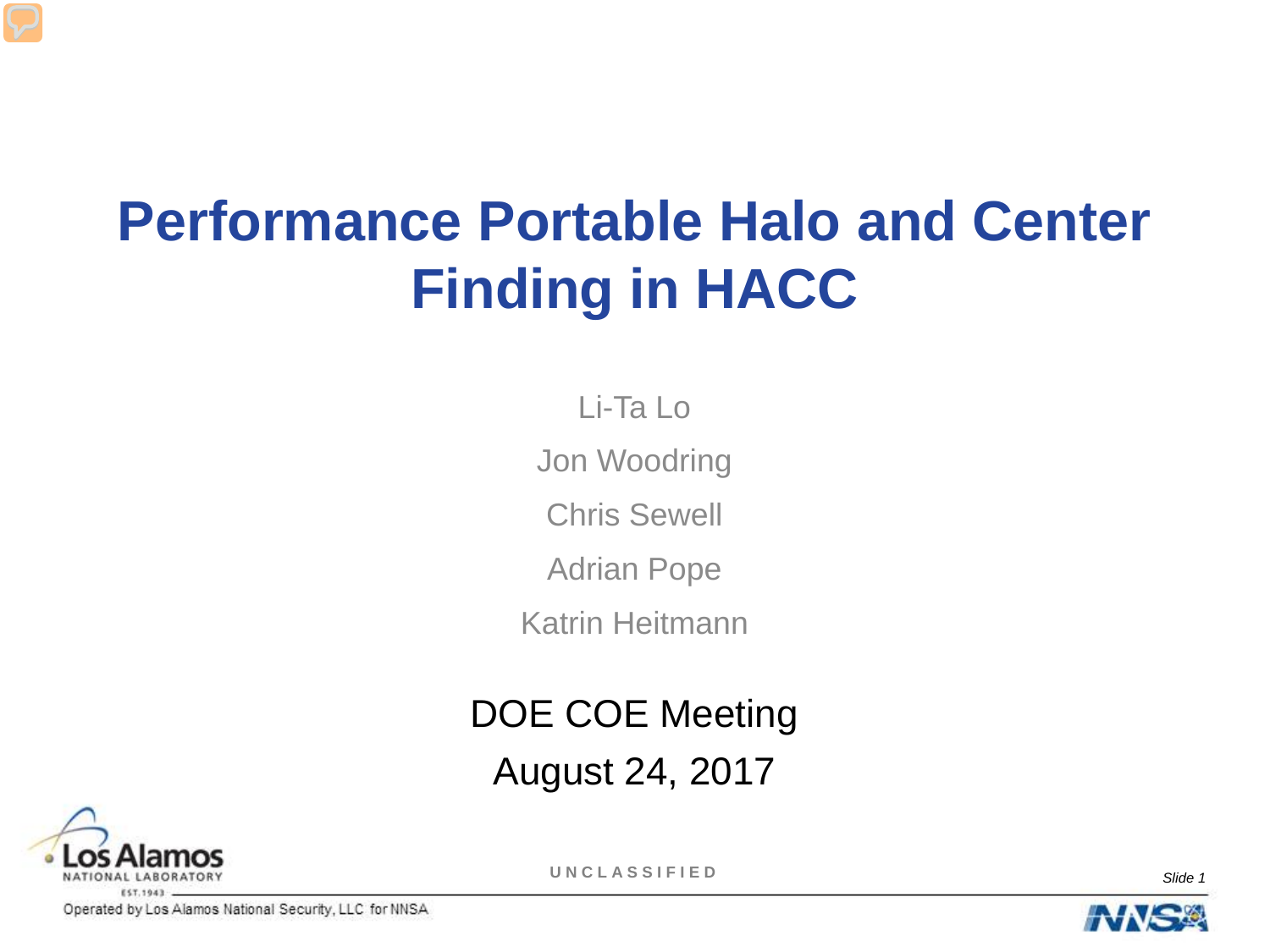### **Halo and Halo Center**

- Friends of Friends Halo
	- Connect each particle to other particles within a *linking length*
	- Two particle end up in the same Halo if there is a chain of friends between them
- Most Connected Particle (MCP)
	- The particle within in a Halo with the most friends
- Most Bound Particle (MBP)
	- The particle within the Halo with lowest potential
	- Generally not the same as MBP





**UNCLASSIFIED** *Slide 2*

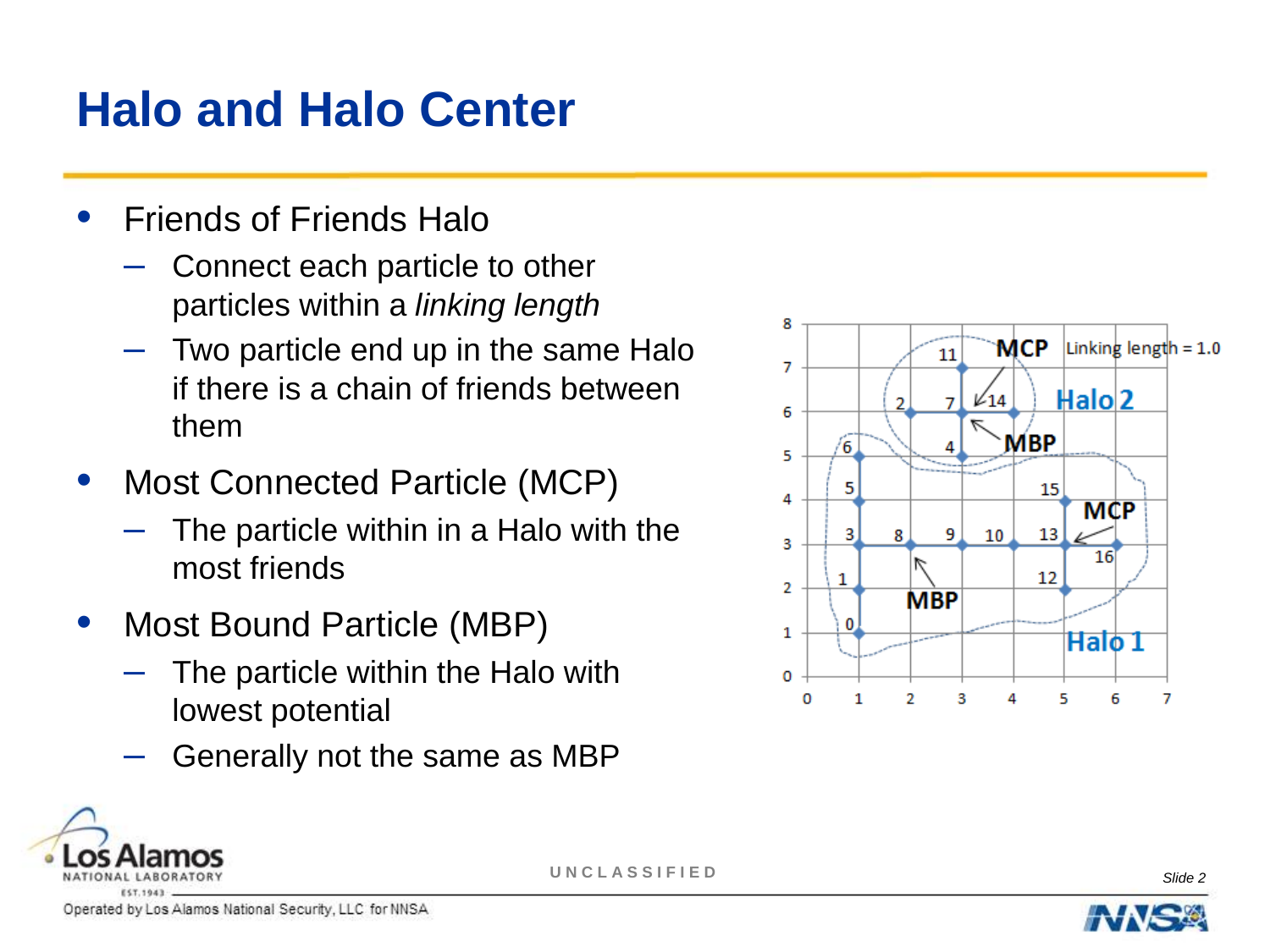# **Un-Accelerated Halo Finding in HACC**

- Particles are distributed to compute nodes according to their domain decomposition.
- Overload zone are defined so the largest halo will be fully contained within one single node.
- Each node executes a KD-Tree based halo finding algorithm to find halos.
- Parallel halo finder merges the halos found such that a unique set of halo is reported.



**UNCLASSIFIED** *Slide 3*

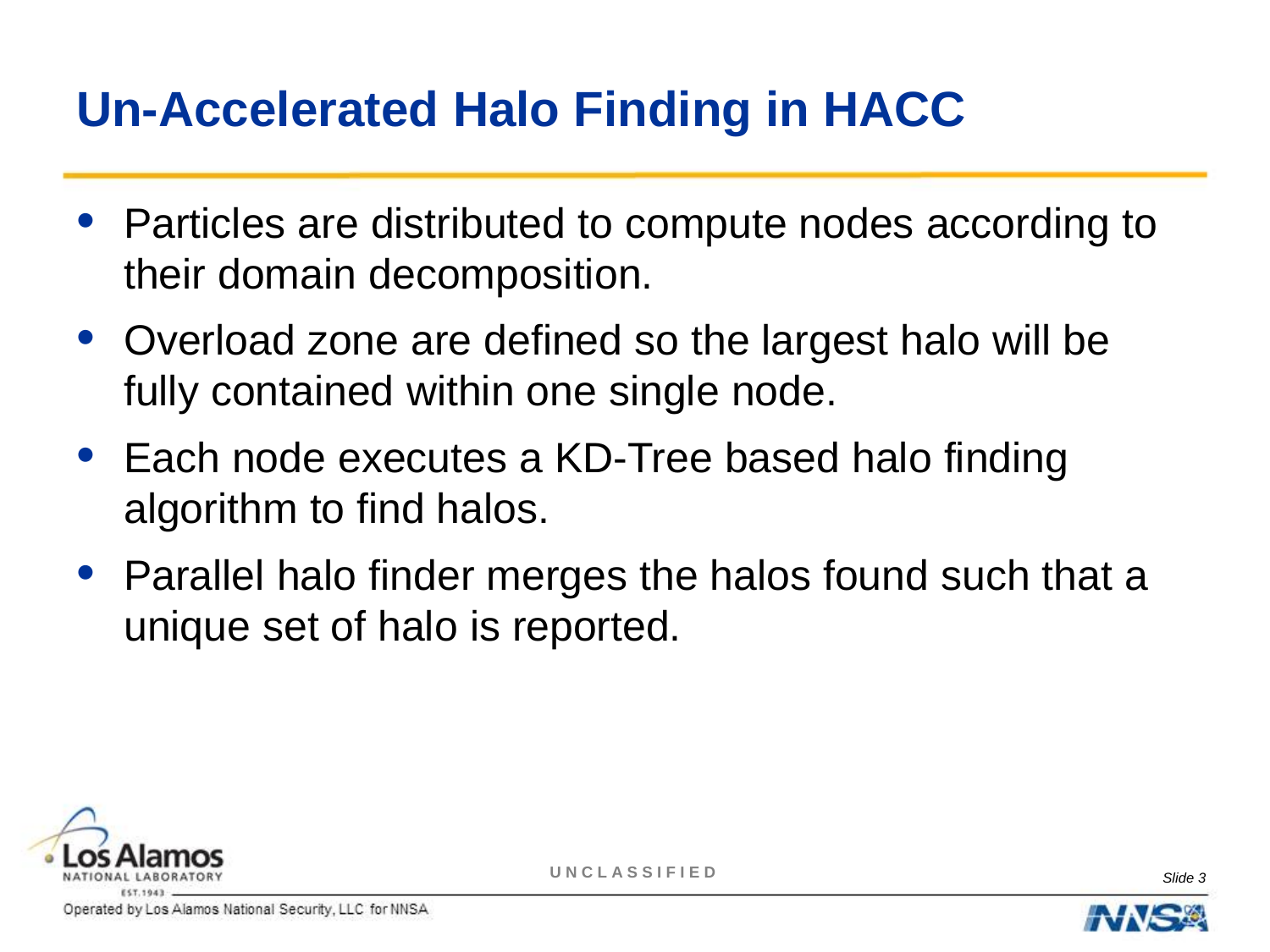# **Accelerated Halo Finding in HACC**

- Particles are distributed to compute nodes according to their domain decomposition.
- Overload zone are defined so the largest halo will be fully contained within one single node.
- Each node executes *a performance portable* halo finding algorithm to find halos.
- Parallel halo finder merges the halos found such that a unique set of halo is reported.



Operated by Los Alamos National Security, LLC for NNSA

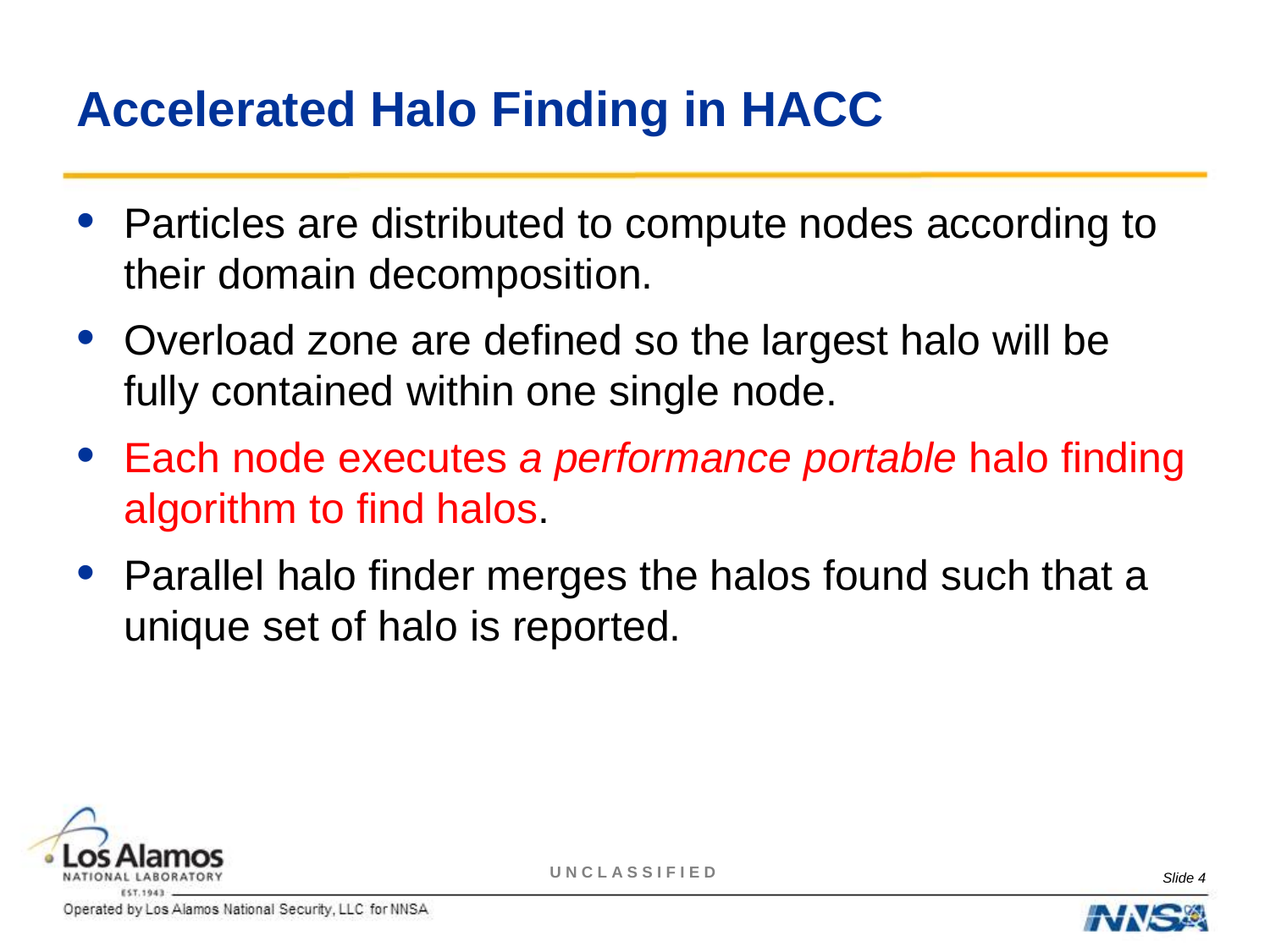#### **Performance Portability through Parallel Primitives**

- Parallel algorithms provided by the Thrust library
	- A large subset has been standardized as C++17 parallel algorithm library.

| <b>Algorithm</b>      | <b>Example</b>                                                       |
|-----------------------|----------------------------------------------------------------------|
| Sort                  | $[5 4 2 1 3]$ -> $[1 2 3 4 5]$                                       |
| $Transform(+1)$       | $[5 4 2 1 3]$ -> $[6 4 3 2 4]$                                       |
| <b>Inclusive Scan</b> | $[5 4 2 1 3]$ -> $[5 9 11 12 15]$                                    |
| <b>Exclusive Scan</b> | $[5 4 2 1 3]$ -> $[0 5 9 11 12]$                                     |
| $Reduce(+)$           | $[54213] \rightarrow 15$                                             |
| <b>Binary Search</b>  | Needles:<br>[43102]<br>Haystack: [0 0 2 4 8]<br>Upper bound: [34223] |



**UNCLASSIFIED** *Slide 5*

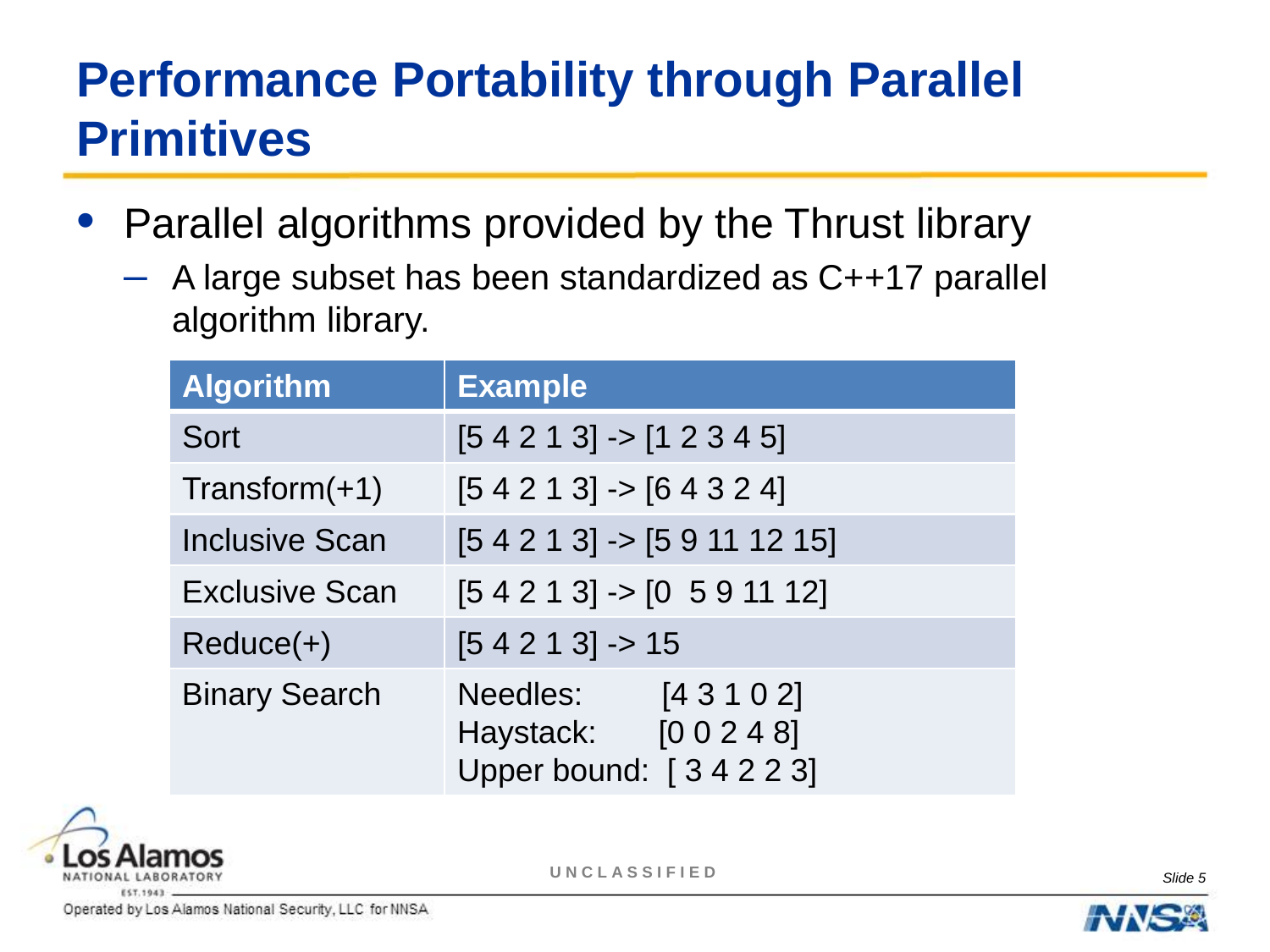#### **Performance Portability through Parallel Primitives**

- Parallel algorithms provided by the Thrust library
	- The most important/useful/difficult part were left out.

| <b>Algorithm</b>             | <b>Example</b>                                                             |
|------------------------------|----------------------------------------------------------------------------|
| Sort By Key                  | Keys: $[0 2 0 1 1]$ -> $[0 0 1 1 2]$<br>Values: [5 4 2 1 3] -> [5 2 1 3 4] |
| Inclusive Scan By Key        | Keys: [0 0 1 1 1]<br>Values: [5 4 2 1 3] -> [5 9 2 3 6]                    |
| <b>Exclusive Scan By Key</b> | Keys: [0 0 1 1 1]<br>Values: [5 4 2 1 3] -> [0 5 0 2 3]                    |
| Reduce(+) By Key             | Keys: $[0 0 1 1 1]$ -> $[0 1]$<br>Values: $[5 4 2 1 3]$ -> $[9 6]$         |



**UNCLASSIFIED** *Slide 6*

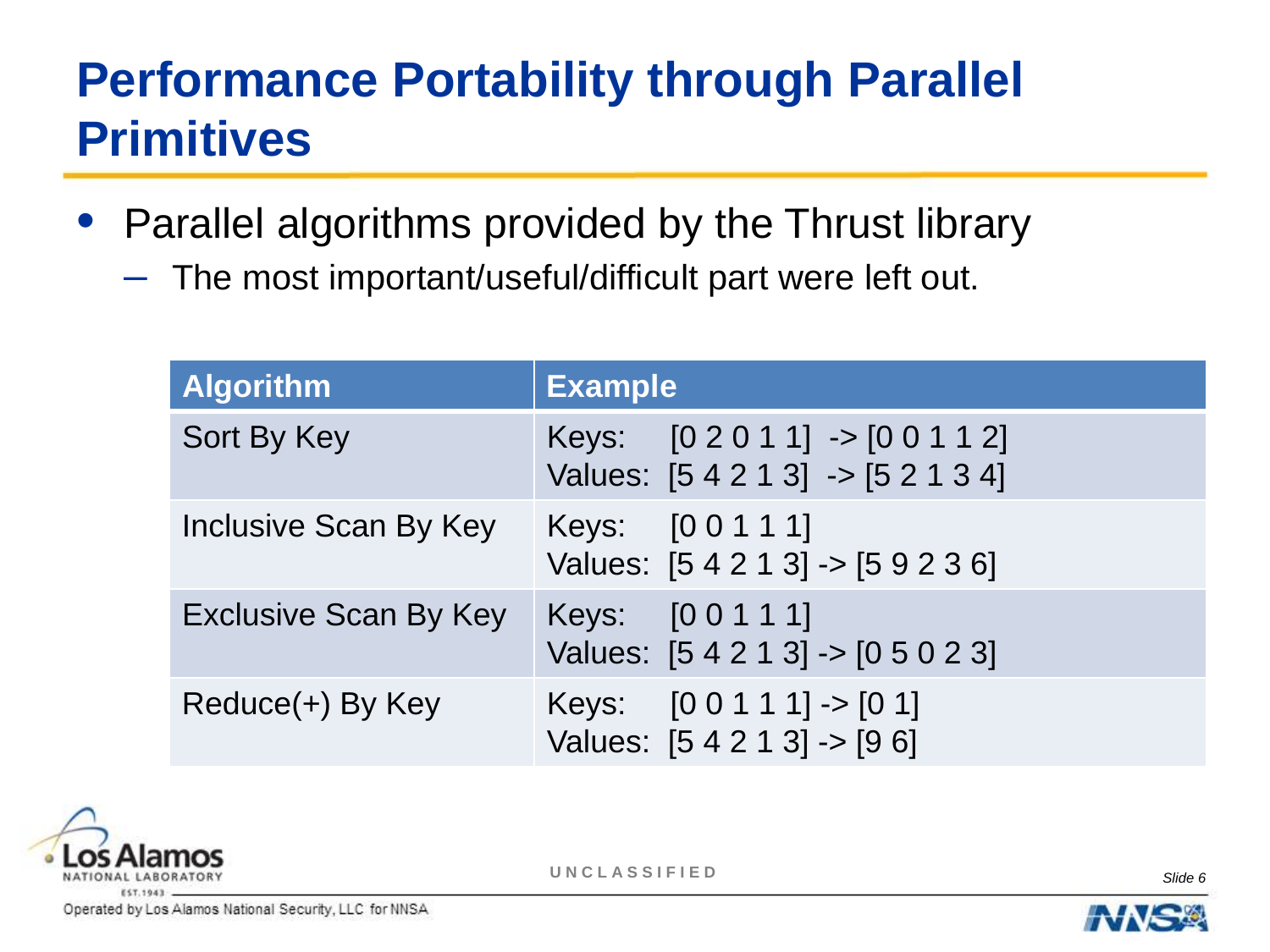#### **Halo Finder Algorithm: Parallel Connected Component**



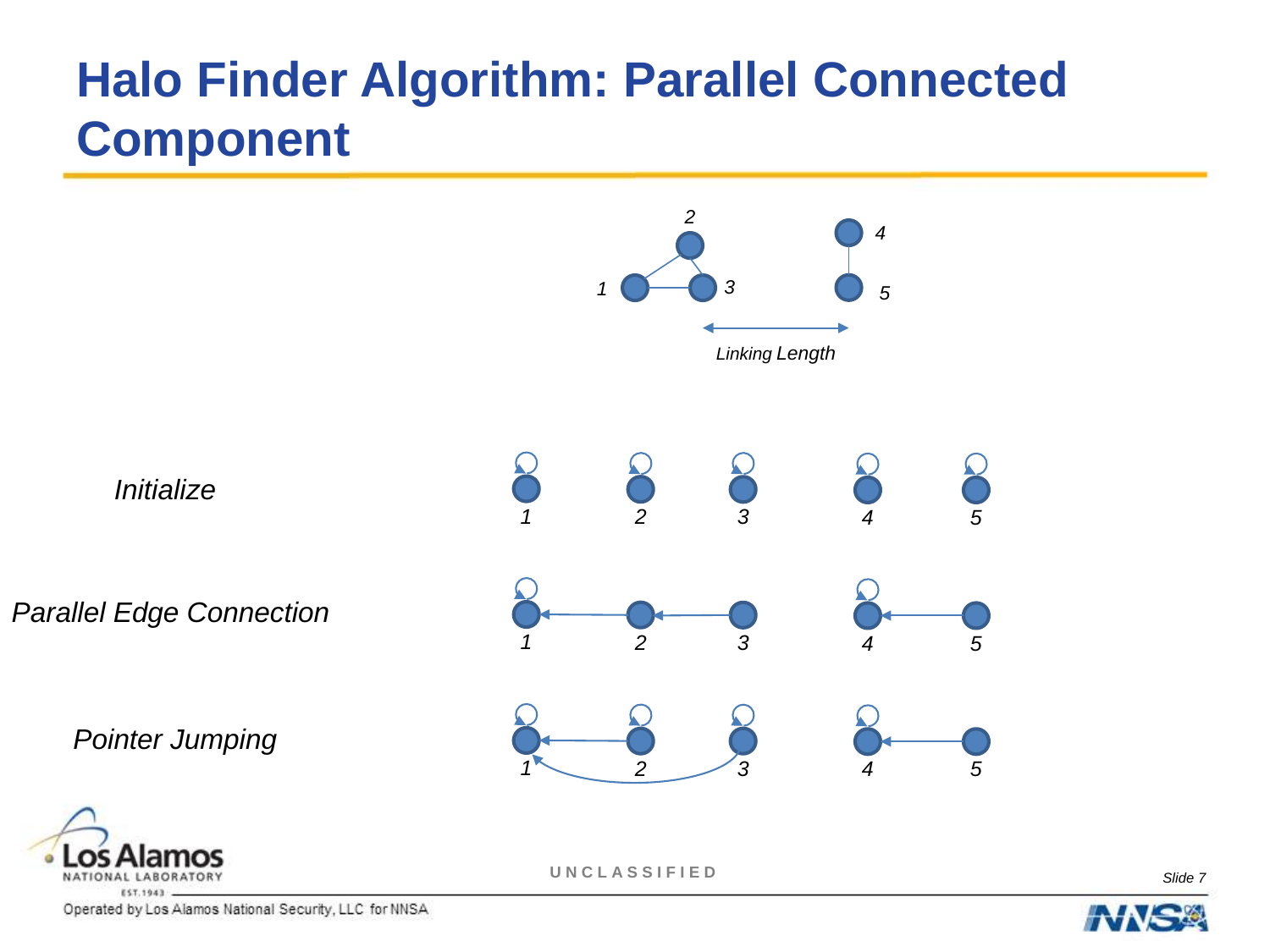# **Halo Finder Algorithm: Computing Edge**

- If we define an edge exists between pairs of particles within linking length, connected component algorithms give the correct FoF Halo.
- However, it requires  $O(n^2)$  of space and time.
- We can improve the algorithm by binning particles into bins with edge length equal to linking length.
	- Each particle only need to search the 27 neighbor cells.
	- Use a sparse representation of bins and pointers to the particles in the bins.
	- Pointers are store as three groups of neighbor bins thus only 9 pointers rather than 27.





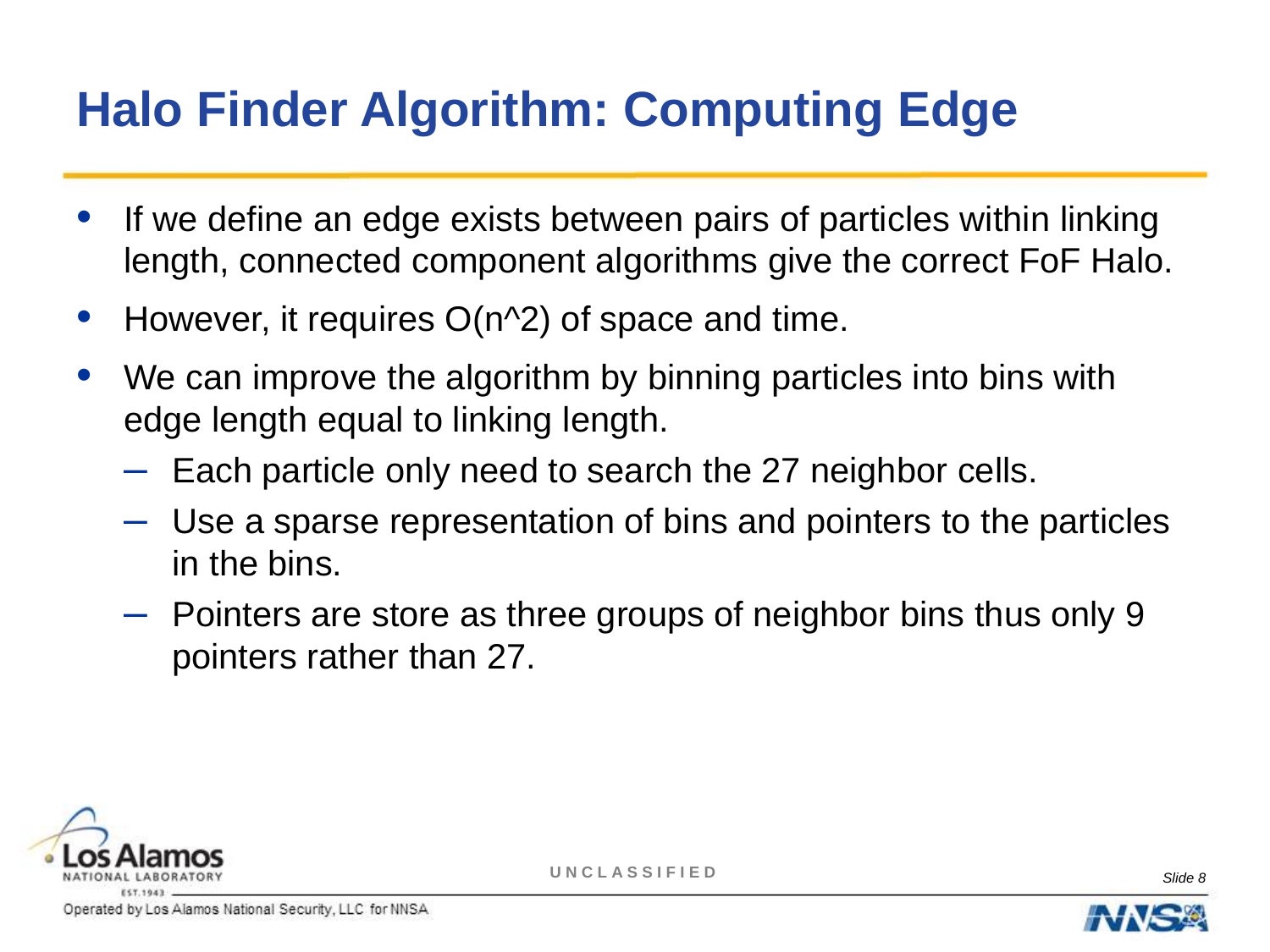# **Binning Particles**



**UNCLASSIFIED** *Slide 9*

Operated by Los Alamos National Security, LLC for NNSA

G.

NATIONAL LABORATORY EST.1943

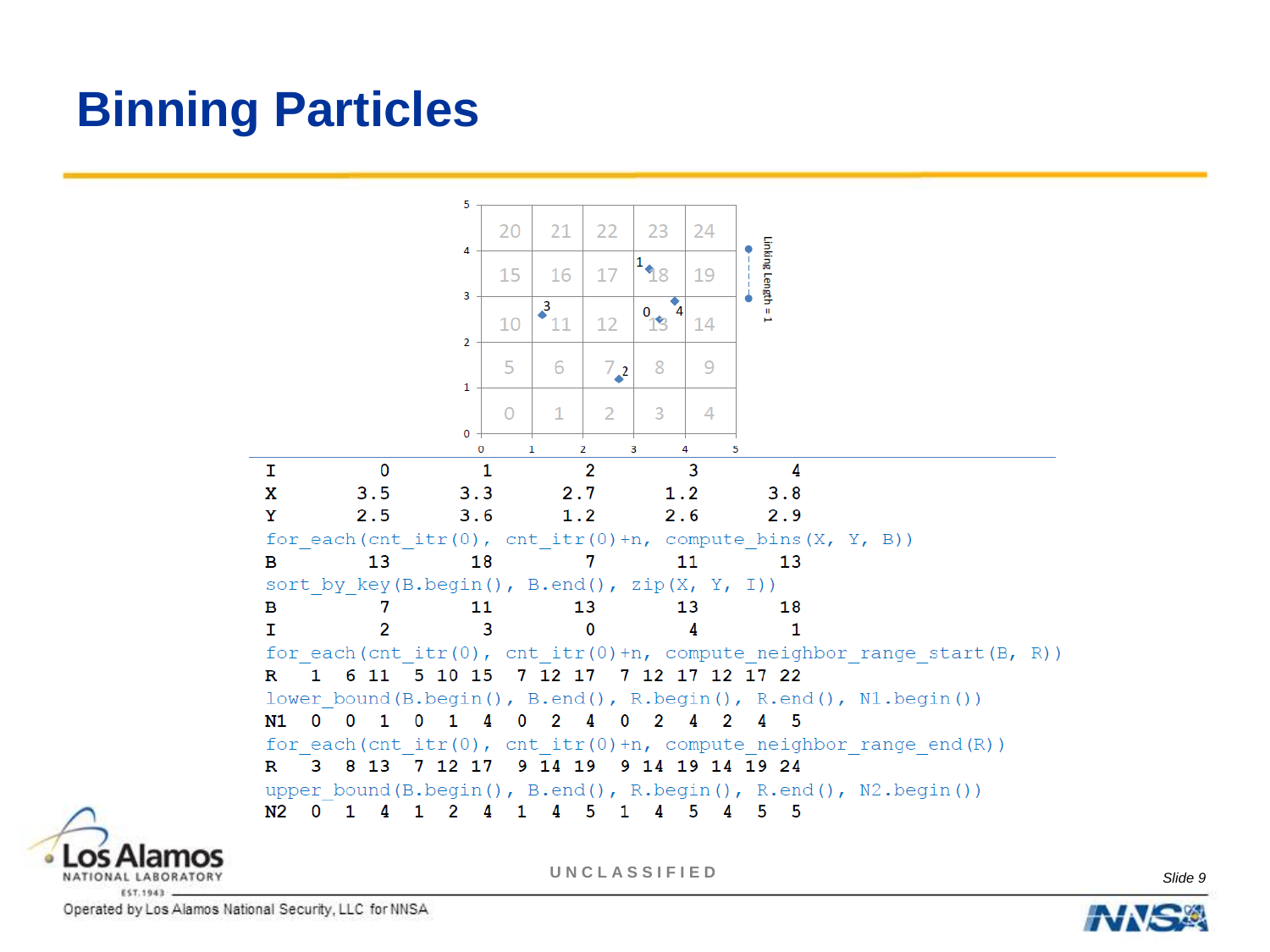# **Center Finding Algorithms**

- Most Connected Particle can be found by counting the number of friends within the 27 bins. A **segmented** max scan can then determine the particular particle with most friends within each halo.
- Most Bound Particle can be found by first calculating its potential within each halo. Followed up by a similar approach as MCP to find the particle with minimum potential.



Operated by Los Alamos National Security, LLC for NNSA

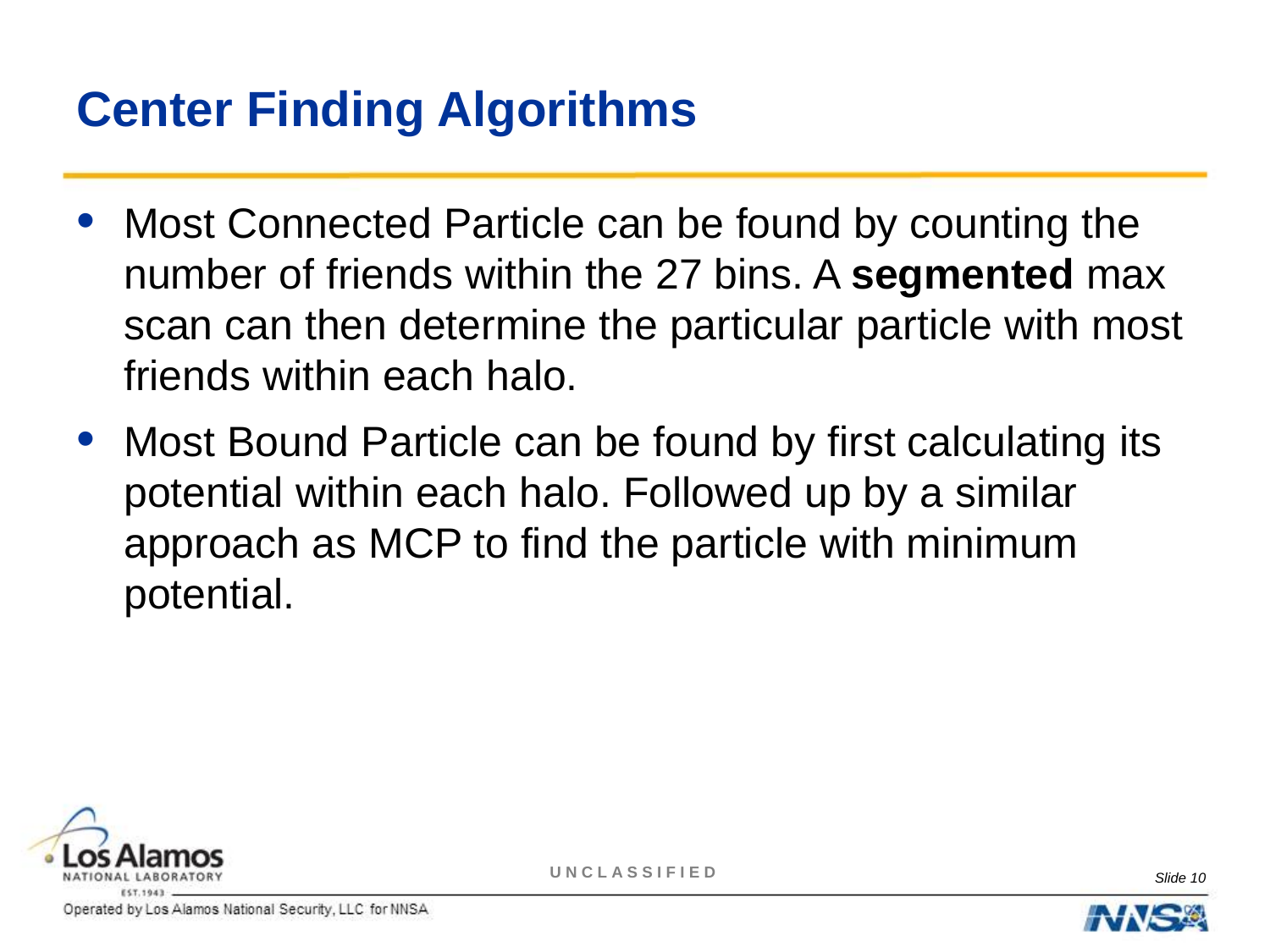#### **MBP Center Finding**





**UNCLASSIFIED** *Slide 11*

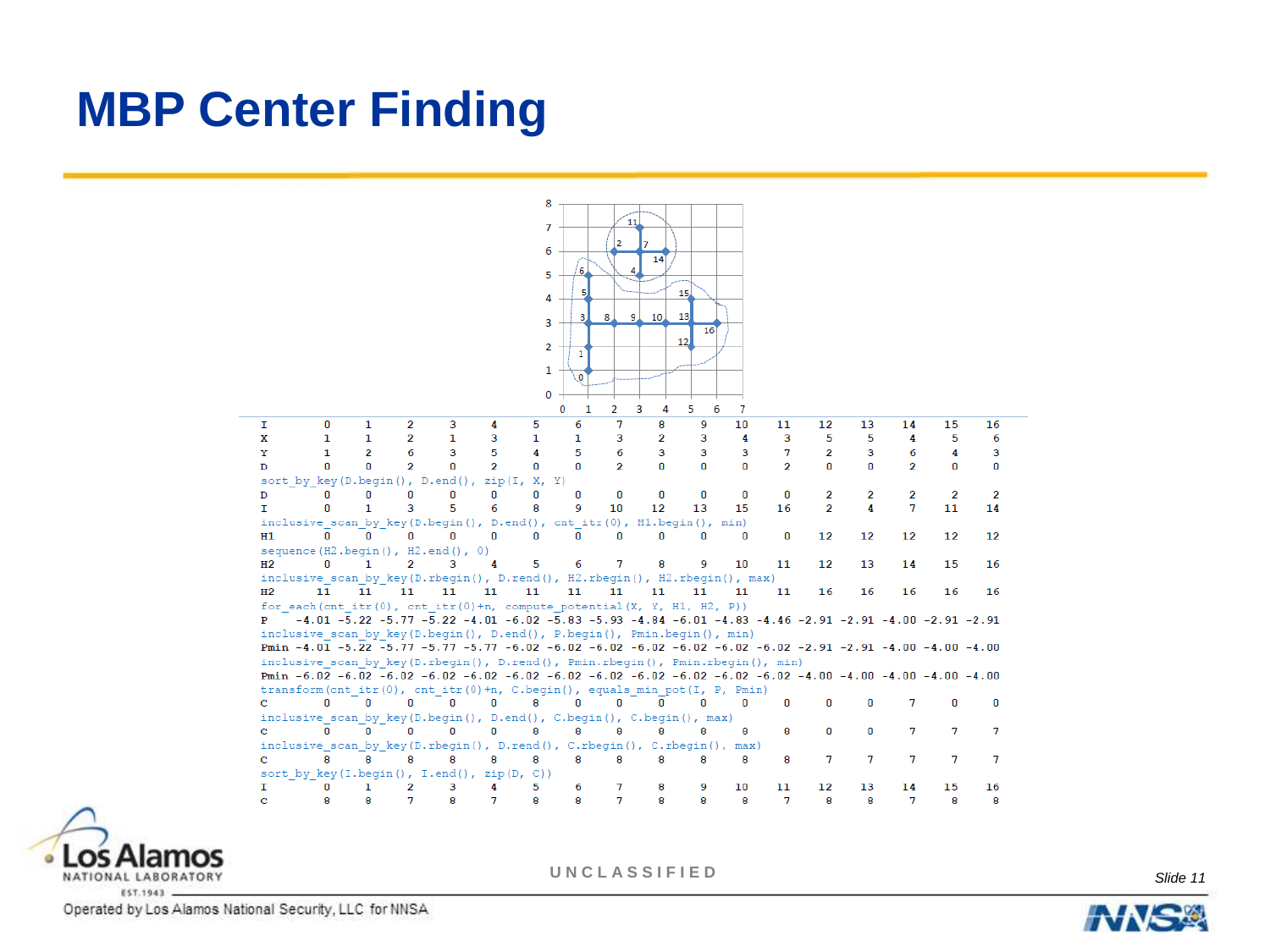### **Results on Moonlight**



#### **FOF + MBP: ~4.9x faster than original with 16 rpn FOF + MCP: ~2.5x faster than original with 16 rpn**



**UNCLASSIFIED** *Slide 12*

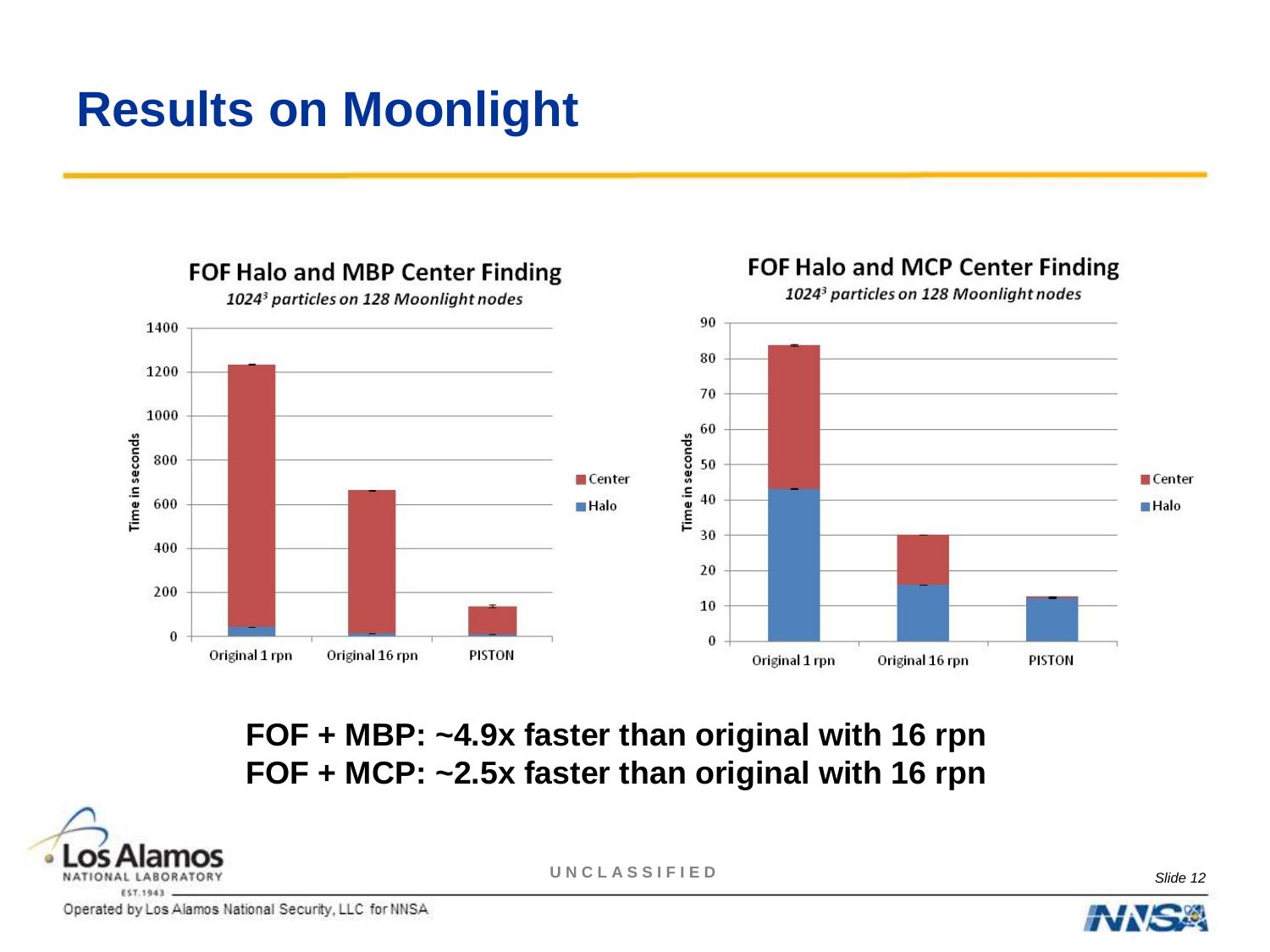#### **Result on Stampede with Xeon Phi**



FOF Halo and MBP Center Finding on One MIC (256x256x256 particles)

Number of OpenMP threads or MPI ranks (log scale)



**UNCLASSIFIED** *Slide 13*